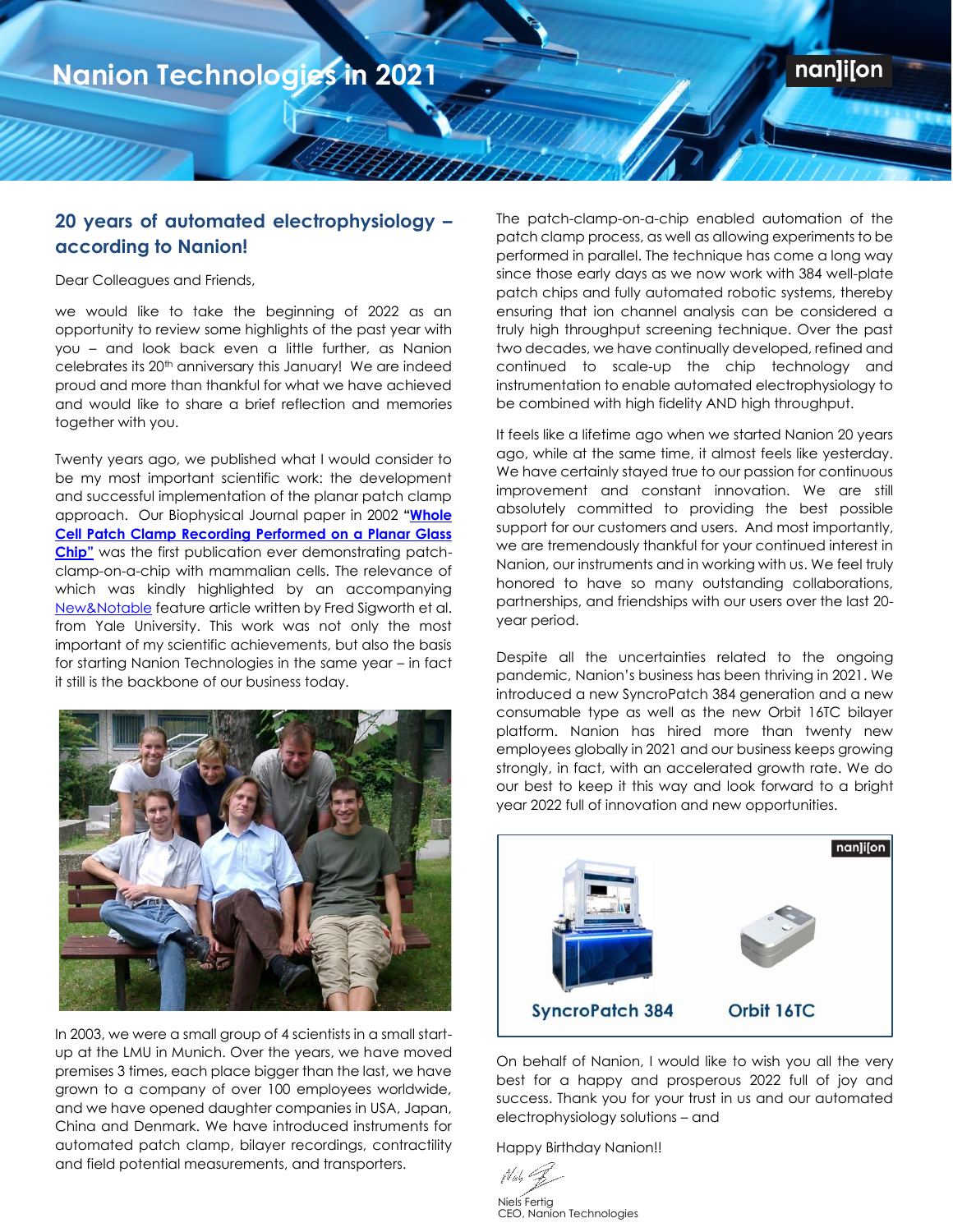### **Making the most of hybrid life**

**2021**

We were disappointed not to be able to meet you in Boston for the Annual meeting of the Biophysical Society in February 2021. However, we did enjoy a number of exceptional talks and entertaining online networking at the virtual Drug Discovery for Ion Channels satellite meeting which we organized in collaboration with Metrion, SB Drug Discovery, Sophion and Fluxion.

### **Research Ins]i[ghts: Cardiac Safety Symposium**

Following on the online theme, Nanion organized a cardiac safety symposium in May 2021. We enjoyed 15 outstanding talks from worldwide experts in the field of safety pharmacology with some lively roundtable discussions and networking opportunities. With over 200 attendees the symposium was a great success, something we will no doubt repeat in the coming years.



### **Virtual and in-person conferences**

We were happy to interact with our customers, collaborators and indeed meet new clients at a number of virtual events in 2021 including Physiology 2021, Eurotox, SPS and Neuroscience 2021 where our accompanying virtual networking event alongside the Neuroscience meeting was well received (re-watch the even[t here\)](https://www.nanion.de/en/news/events/archived-events/7278-09-11-2021-virtual-networking-event-neuroscience-2021.html). We were also delighted to meet some of you in person at the ELRIG meeting in Liverpool, UK, and at our hybrid Nanion User Meeting 2021.

#### **Nanion Hybrid User Meeting 2021**

Wittin



**Nanion** 

**Technologies in** 

nan]i[on

We were able to welcome over 20 guests to our headquarters in Munich, whilst more than 100 of you joined us online for 19 fantastic talks with topics ranging from nanopores to pig atrial cells and from CFTR to sodium channels. Port-a-Patch Product Manager, Patrick Mumm, cooked up a storm for all our attendees joining us in Munich, proving that he is a man of many talents. A big thank you to everyone for joining us either online or on-site and an especially big thank you to all our speakers for taking the time to prepare such wonderful talks. We look forward to meeting you more often in 2022 and are already planning to attend several meetings in-person including the BPS meeting and Drug Discovery for Ion Channels XXII satellite meeting in sunny San Francisco next month (pandemic permitting)!

#### **Hybrid working**

Along with hybrid meetings, our colleagues at Nanion have been continuing with hybrid working, spending their time between the office and working at home to ensure that there has been no interruption in service, support, device and chip production for our customers. The safety of our employees and customers is paramount to us so we have been careful to follow government guidelines, wearing masks, socially distancing and regular testing.

## **FDA acquires SyncroPatch 384 for cardiac safety testing**

At the end of 2021, we were more than pleased to install our new SyncroPatch 384 at the U.S. Food and Drug Administration (FDA) in Maryland. After a rigorous selection process, the FDA decided for the SyncroPatch 384 to be used in their ion channel safety assessments.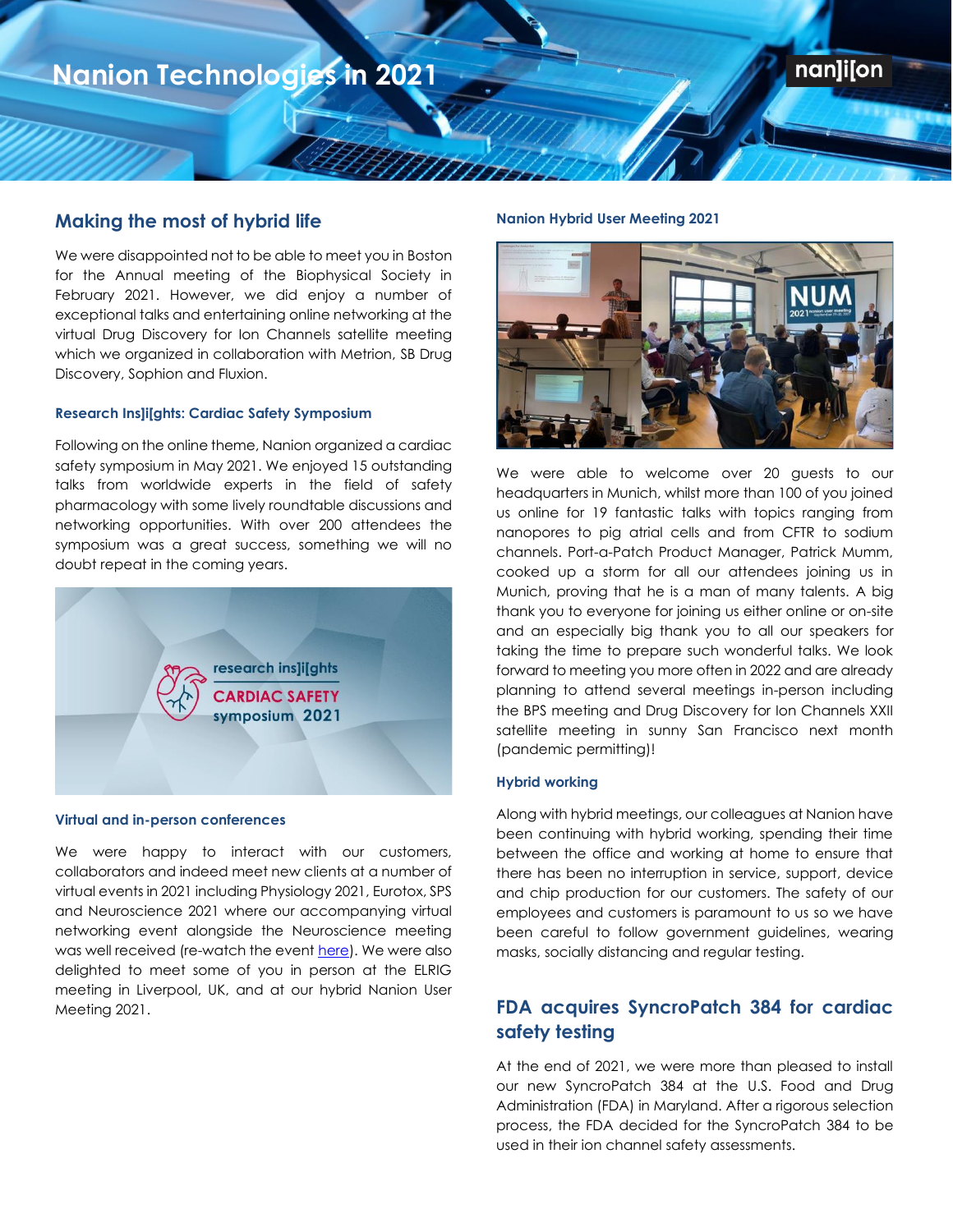## nan]i[on

# **Nanion Technologies in 2021**

**2021**

We are delighted that Nanion's instrumentation will support the FDA's responsibility to protect public health by ensuring the safety, efficacy, and security of human and veterinary drugs, biological products, vaccines etc. With the ongoing CiPA activities and new guidelines and regulations under way, this clearly showcases the importance of automated patch clamp in drug safety assessment.

MMm



## **Research Ins]i[ghts: Transporter Webinar Series**



One of the highlights in our virtual calendar last year was the Research Ins]i[ghts: Transporter Webinar Series which included 5 sessions (a collective total of 10 scientific presentations/talks; representing academia & industry alike) scheduled across 2021. In the webinar series we heard a variety of talks focussing on transporters from a number of SURFE<sup>2</sup>R N1 users, including two of our grant winners from 2018 and 2019. The talks ranged from academic research on bacterial transporters through to screening for inhibitors of B0AT1 in an industrial setting and using the SURFE<sup>2</sup>R 96SE in a contract research organisation.

## **SURF-iving the pandemic and giving back to the community**

**Nanion** 

**Technologies in** 



Since 2018, Nanion has been offering scientists the opportunity to win one of our instruments for a 9-month period. In 2018 and 2019 we gave 2 laboratories SURFE<sup>2</sup>R N1 instruments, in 2020 we gave 2 institutes FLEXcyte 96 instruments and 2 research groups SyncroPatch 384i devices. This year we gave researchers the chance to win a SURFE<sup>2</sup>R N1 instrument. There were so many great proposals, the grant committee had a hard time making a decision. In the end, we decided to give instruments regionally to the following laboratories:

Jonai Pujol [\(University of Bern\)](https://www.nanion.de/en/company/research-grants.html#surfe2r_n1_research_grants) [Edmund Kunji \(University of Cambridge\)](https://www.nanion.de/en/company/research-grants.html#surfe2r_n1_research_grants) [Lei Zheng \(University of Texas -](https://www.nanion.de/en/company/research-grants.html#surfe2r_n1_research_grants) Houston[\)](https://www.nanion.de/en/company/research-grants.html#surfe2r_n1_research_grants) [Ronald Clarke \(University of Sydney\)](https://www.nanion.de/en/company/research-grants.html#surfe2r_n1_research_grants)

[Watch the moment](https://www.nanion.de/en/company/research-grants.html#surfe2r_n1_research_grants) each of these groups found out they were the winners of the 2021 research grant award! We are looking forward to finding out more about their research using the SURFE<sup>2</sup>R N1 instrument.

## **Continuous innovat]i[on**

In 2021 we launched two new products, the new SyncroPatch 384 and the Orbit 16 TC. Both instruments built on the success of their predecessors, with improvements to both hardware and software. [The SyncroPatch](https://www.nanion.de/images/Images_tiff_jpg_png/Products_SyncroPatch_384/SyncroPatch_Interactive_Brochure.pdf) 384 now comes with a sophisticated temperature control as standard, which can both heat as well as cool. With the 32 well mode, the instrument can be literally turned into a lower throughput instrument for smaller screening projects and assay development. This makes the SyncroPatch 384 even more cost-effective, as part of the chip can be used at a time and the remaining chip can be used later, even over several days. We have also introduced a new consumable for the SyncroPatch 384, the NPC-384T which uses thin glass which reduces the access resistance and improves voltage control.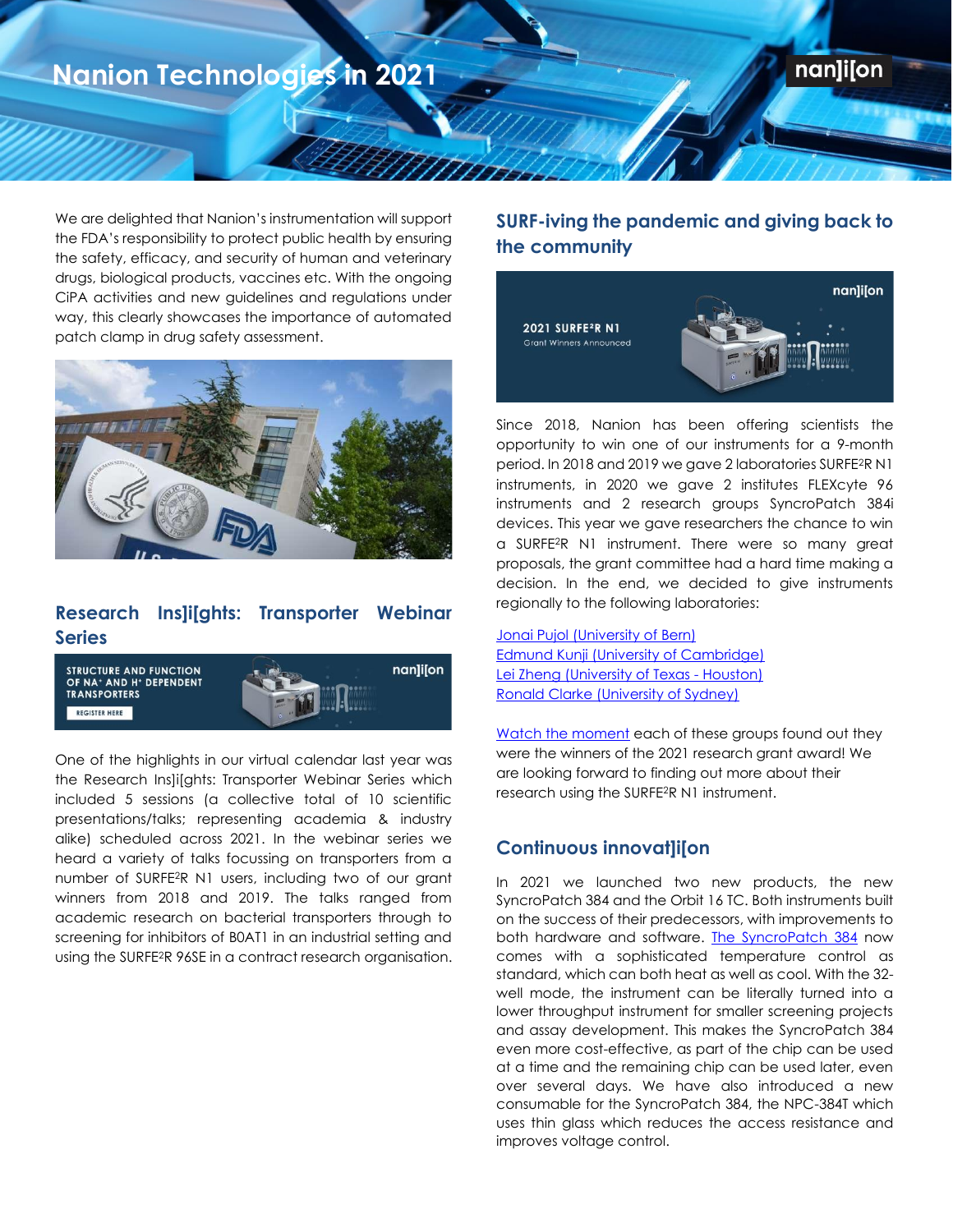#### **There is no F in APC**

**2021**

An ongoing development project has been looking at different internal recording solutions. Internal solutions containing fluoride are very widespread in automated patch clamp to foster the sealing process and thereby maintain high recording quality and increase success rates. As fluoride can affect intracellular signalling pathways, we have been working on a method which uses a fluoride-free physiological internal solution for specific applications where this is required on the SyncroPatch 384. More information to this approach will be available in Q1 2022!

#### **The new and improved Orbit 16 TC**

The Orbit 16 TC has a considerably smaller footprint than its predecessor, the Orbit 16, has an in-built low-noise 16 channel amplifier (Elements S.R.L.), and automated temperature control with a range from 5 - 50°C.

### **PatchControl HT software upgrade**

In addition to product launches, we also released a new version of the Patchliner software. This software upgrade includes a simplified user interface, expert and user mode for ease-of-use but maintaining flexibility, and easy operation via tabs for assay selection, running an experiment and replay of data. What is more, the software interface is based on the SyncroPatch 384 software for easier transition between instruments. Find out more about the software upgrade in the [flyer](https://www.nanion.de/images/phocadownloadpap/Product_Sheet_Flyer/Nanion_Product_Flyer_PL_SW_Update_2021.pdf) and [video](https://www.nanion.de/en/products/patchliner/137-home/articles/7236-2021-patchliner-product-video.html) of the Patchliner!

### **Exceptional Publications and Research**

We are always thrilled and humbled by the high-quality research that is performed using Nanion instrumentation and in 2021 it was no different. In 2021 over 120 papers were published across the instruments in high-ranking peerreviewed publications such as Nature, Nature Communications, Journal of General Physiology and Journal of Physiology. This year it was the SyncroPatch 384 which topped the bill with 35 publications in one year! Our own scientists were busy contributing to scientific journals, authoring 3 papers and 1 book chapter.

#### **SSM-based electrophysiology publications on the rise**

SSM-based [electrophysiology](https://www.linkedin.com/feed/hashtag/?keywords=electrophysiology&highlightedUpdateUrns=urn%3Ali%3Aactivity%3A6833412373227810818) has been featured in over 100 publications since 1993. In 2021 the SURFE²R technology

backed up scientific research in high impact journals such as [Nature Communications](https://www.linkedin.com/feed/hashtag/?keywords=naturecommunications&highlightedUpdateUrns=urn%3Ali%3Aactivity%3A6833412373227810818) and Select Science.

**Nanion** 

**Technologies in** 

nan]i[on

If you are working with [Membrane Transporters](https://www.linkedin.com/feed/hashtag/?keywords=membranetransporters&highlightedUpdateUrns=urn%3Ali%3Aactivity%3A6833412373227810818) and interested in characterizing transporter function, then this technology is for you!

[Learn More](https://bit.ly/3smrjXW)

UUTA



## **Nanion Day Out in Kufstein**

Over the summer the pandemic situation looked to be improving and restrictions were lifted enough that Nanion's colleagues could spend a day out together in Kufstein, Austria. On a chilly autumn day in October, we enjoyed a guided tour of the castle at Kufstein, and enjoyed a delicious lunch at a lakeside restaurant, some of our braver colleagues, including CTO Michael George, even enjoyed a swim in the lake 'Hechtsee' with a bracing water temperature of approximately 15°C! After a short and impressive gorge walk, we had dinner and a beer together at a beer garden before heading back to Munich in the evening. A thoroughly enjoyable day!